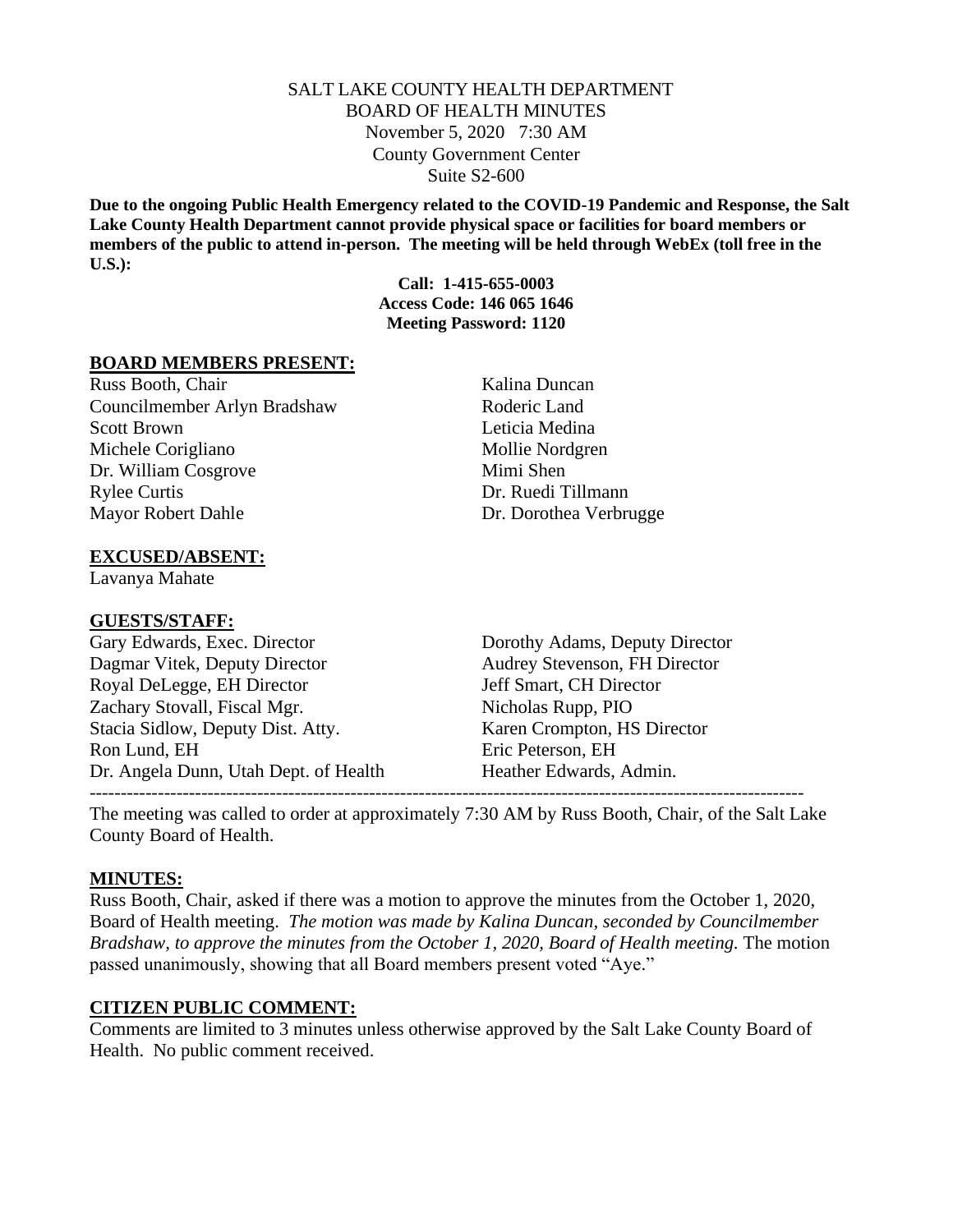Board of Health Minutes November 5, 2020 Page 2

### **CHAIR'S REPORT:**

### *Dr. Angela Dunn Thank You*

Russ Booth welcomed Dr. Angela Dunn, State Epidemiologist, Utah Department of Health, and along with Dr Dorothea Verbrugge, informed her that the Board invited her to join the meeting to recognize and thank her for her public health service and work dealing with the pandemic in Utah.

### *New Board Members*

Russ welcomed new Board members Rylee Curtis and Mollie Nordgren and asked each of them to give a brief background introduction.

## **DIRECTOR***'***S REPORT:**

Gary welcomed Rylee and Mollie to the Board of Health and informed them that Heather will be scheduling a time for him to meet with each of them prior to the next Board meeting.

### *Utah Business Magazine*

Gary informed Board members that the department was recognized by *Utah Business* Magazine as a 2020 Public Health Hero for the work during the pandemic and he had the opportunity to participate in a roundtable the magazine sponsored to talk about what this past year has been like for public health efforts and what 2021 may be like as the department continues with response efforts.

### *Testing Efforts*

Gary informed Board members that the department has continued to see a steady increase in the number of individuals coming to the testing events held at the Maverik Center, with a doubling of testing numbers each week for several weeks. He stated that this is related to the amount of illness in the community and the higher positive rates that the department has seen throughout the County. With the increase in positive cases the department staff have been increasing their work with contact tracing and disease investigations.

### *Royal DeLegge Retirement*

Gary informed Board members that Royal DeLegge, Environmental Health Director, has announced his retirement and will be leaving on December 15, 2020. He has worked for Salt Lake County Health Department for 21 years and Gary will be working to name a replacement Division Director for Environmental Health.

### *Xcel Fitness Appeal*

Gary informed Board members that the District Attorney's office has asked for additional time to prepare for the Xcel Fitness appeal and the hearing will be held during the December Board meeting.

### **BUDGET UPDATE:**

Zachary Stovall, Fiscal Manager, presented a Health Department financial update with a PowerPoint presentation. Slides included:

- 2020 Financial Projection
- 2020 COVID Detail Projection
- Health Fund Balance Projection
- 2020/2021 Health Response Budget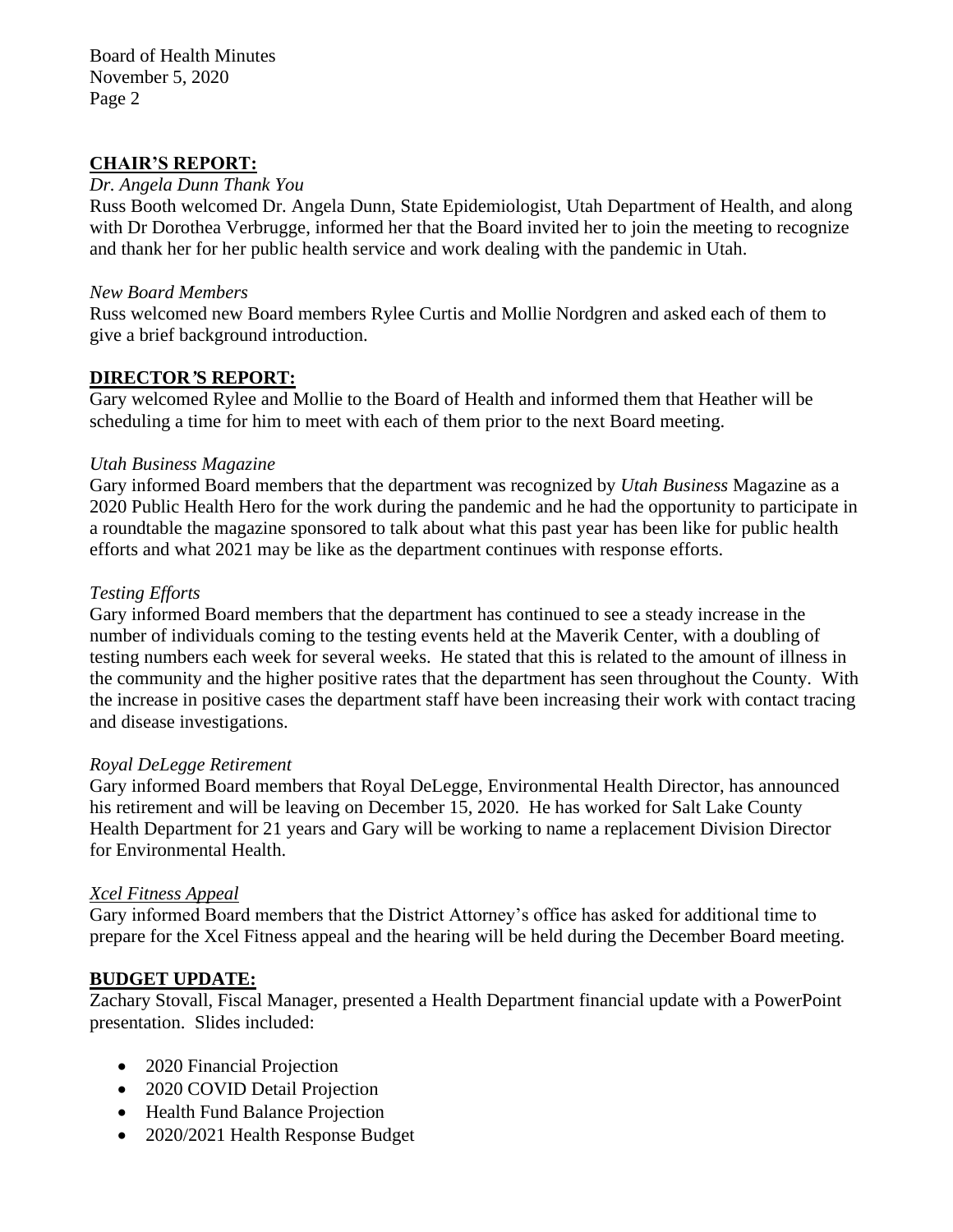Board of Health Minutes November 5, 2020 Page 3

• Year-End Adjustments

For more detailed information, please see the hardcopy of the presentation included in the Board of Health meeting file folder.

## **VACCINATION PLANNING:**

Audrey Stevenson, Family Health Director, presented information on the COVID-19 vaccination planning with a PowerPoint Presentation. Slides included:

- What to Know About Vaccine Planning
- What Do we Know About the Vaccine Delivery?
- National Academies of Science Engineering and Medicines: Framework-for-equitableallocation-of-vaccine-for-the-novel-Coronavirus-Project
- Challenges to COVID Vaccinations
- Role of Public Health

Audrey stated that the department received 250,000 free flu vaccines and is working to distribute those throughout the County with community flu clinics. The purpose of this is to protect as many individuals as possible from the flu and it is allowing the department to take advantage of planning efforts now in providing mass vaccination clinics. She informed the Board that there are about five pharmaceutical companies working to complete phase three trials and the department is closely monitoring when the COVID vaccine may become available and what the recommendations will be for distribution.

For more detailed information, please see the hardcopy of the presentation included in the Board of Health meeting file folder.

## **COVID-19 UPDATE:**

Gary informed Board members that it has been 246 days since the first reported COVID-19 case in Salt Lake County and currently the county is in the high transmission index with an average positivity rate for the prior two weeks at 14%. He stated that residents have been in compliance on average 95% when wearing masks in public settings but when in social settings there is less compliance with face masks and that is where the spread of the virus is occurring. The department anticipates seeing increased cases over the next few weeks due to Halloween activities and will be increasing public education efforts as we approach the upcoming Holidays.

Dagmar Vitek, Deputy Director, stated that currently the department is averaging 760 cases a day and there are over 1,000 cases in the departments cue today. The department is still monitoring hot spot areas as the positivity rate is currently 35% in certain areas of the county. Currently hospitals are reporting 79% ICU capacity and the first case of influenza has been reported this week. She informed Board members that the employees assigned as school liaisons continue to work closely with schools, the Quarantine and Isolation facility is reaching capacity, and the department will be working with the University of Utah on the Hero Project to do more targeted testing during November.